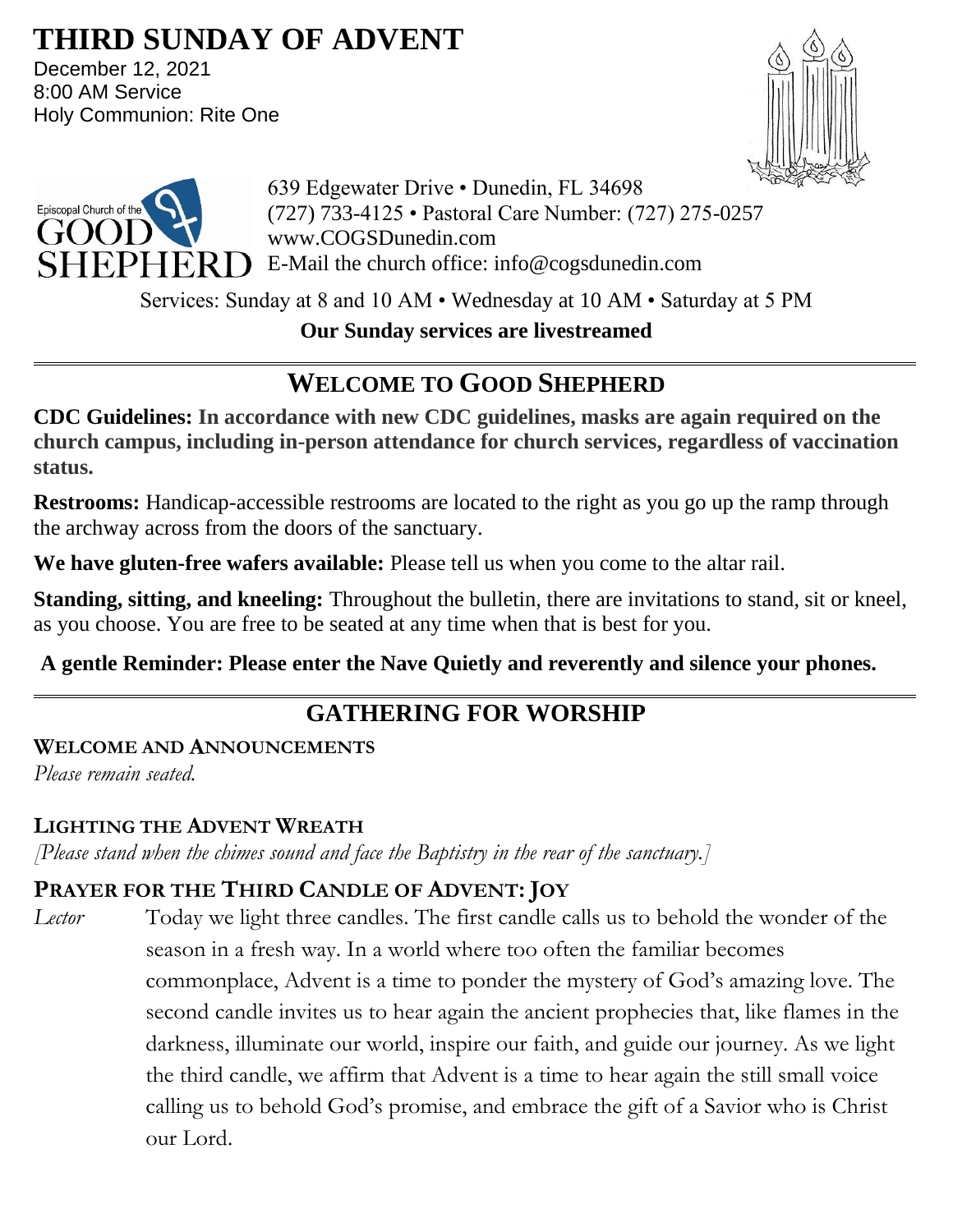#### **ACCLAMATION**

*Please stand.*

*Celebrant* Blessed be God: Father, Son, and Holy Spirit. *People* **And blessed be God's kingdom, now and for ever. Amen.**

## **COLLECT FOR PURITY**

*All* **Almighty God, unto whom all hearts are open, all desires known, and from whom no secrets are hid. Cleanse the thoughts of our hearts by the inspiration of thy Holy Spirit, that we may perfectly love thee, and worthily magnify thy holy Name; through Christ our Lord. Amen.**

*Celebrant* Lord, have mercy upon us. *All* **Christ, have mercy upon us.** *Celebrant* Lord, have mercy upon us.

## **THE COLLECT OF THE DAY**

*Celebrant* The Lord be with you.

*People* **And with thy Spirit.**

- *Celebrant* Let us pray… … Stir up your power, O Lord, and with great might come among us; and, because we are sorely hindered by our sins, let your bountiful grace and mercy speedily help and deliver us; through Jesus Christ our Lord, to whom, with you and the Holy Spirit, be honor and glory, now and for ever. Amen.
- *All* **Amen.**

## **THE WORD OF GOD**

*Please be seated.*

## **THE FIRST READING** Zephaniah 3:14-20

*Lector The First Reading is taken from Zephaniah chapter 3…*

Sing aloud, O daughter Zion; shout, O Israel! Rejoice and exult with all your heart, O daughter Jerusalem! The LORD has taken away the judgments against you, he has turned away your enemies. The king of Israel, the LORD, is in your midst; you shall fear disaster no more. On that day it shall be said to Jerusalem: Do not fear, O Zion; do not let your hands grow weak. The LORD, your God, is in your midst, a warrior who gives victory; he will rejoice over you with gladness, he will renew you in his love; he will exult over you with loud singing as on a day of festival. I will remove disaster from you, so that you will not bear reproach for it. I will deal with all your oppressors at that time. And I will save the lame and gather the outcast, and I will change their shame into praise and renown in all the earth.

At that time I will bring you home, at the time when I gather you; for I will make you renowned and praised among all the peoples of the earth, when I restore your fortunes before your eyes, says the LORD.

*Lector* The Word of the Lord. *People* **Thanks be to God.**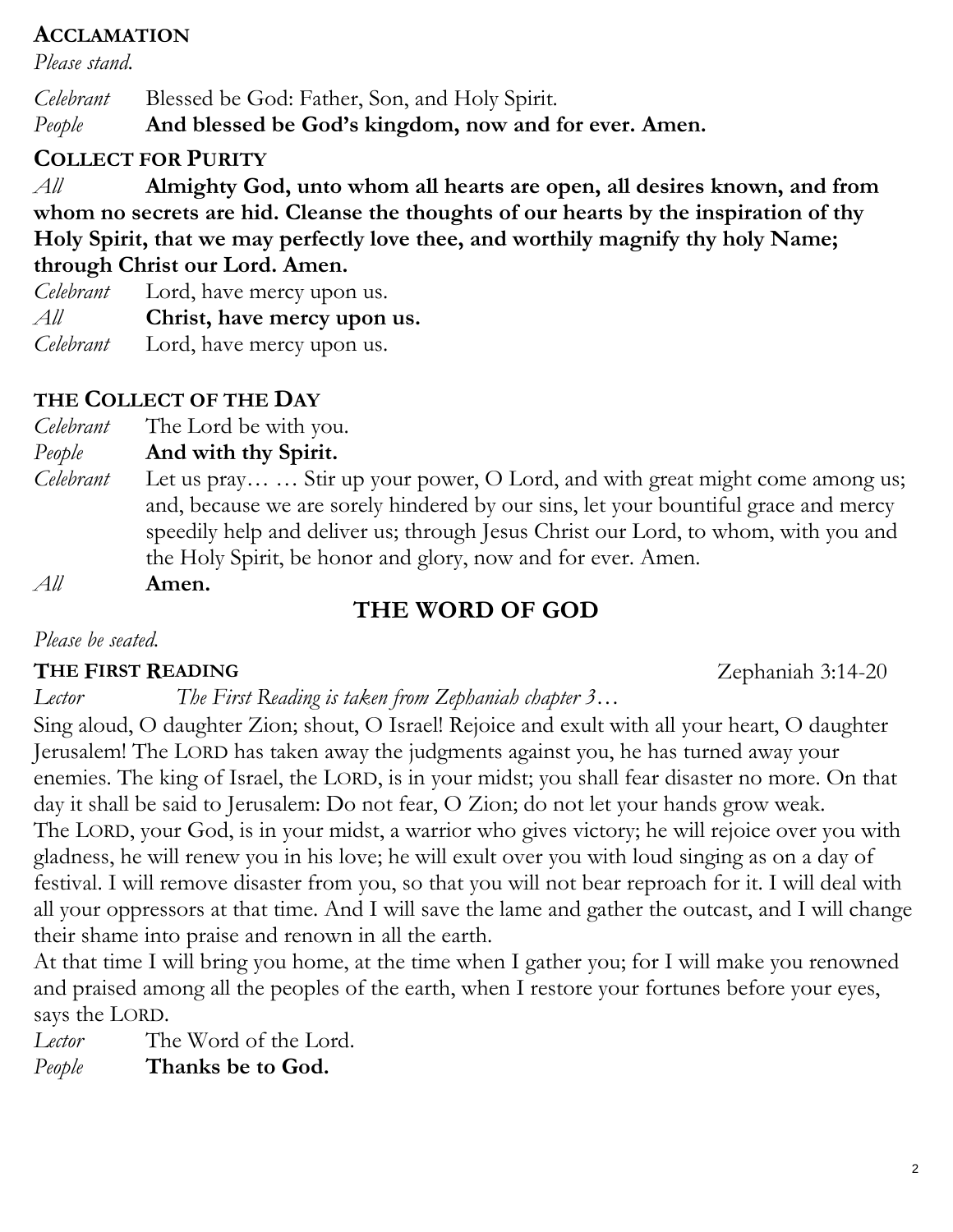#### **CANTICLE 9**

| Lector | We will read responsively Canticle 9                                              |
|--------|-----------------------------------------------------------------------------------|
| Lector | Surely, it is God who saves me; I will trust in him and not be afraid.            |
| People | For the Lord is my stronghold and my sure defense, and he will be my              |
|        | Savior.                                                                           |
| Lector | Therefore you shall draw water with rejoicing from the springs of salvation.      |
| People | And on that day you shall say, Give thanks to the Lord and call upon his          |
|        | Name;                                                                             |
| Lector | Make his deeds known among the peoples; see that they remember that his           |
|        | Name is exalted.                                                                  |
| People | Sing the praises of the Lord, for he has done great things, and this is           |
|        | known in all the world.                                                           |
| Lector | Cry aloud, inhabitants of Zion, ring out your joy, for the great one in the midst |
|        | of you is the Holy One of Israel.                                                 |
| People | Glory to the Father, and to the Son, and to the Holy Spirit: as it was in the     |
|        | beginning, is now, and will be for ever. Amen.                                    |

## **THE SECOND READING** Philippians 4:4-7

*Lector The Second Reading is taken from Philippians chapter 4…*

Rejoice in the Lord always; again I will say, Rejoice. Let your gentleness be known to everyone. The Lord is near. Do not worry about anything, but in everything by prayer and supplication with thanksgiving let your requests be made known to God. And the peace of God, which surpasses all understanding, will guard your hearts and your minds in Christ Jesus.

*Lector* The Word of the Lord. *People* **Thanks be to God.**

## **THE GOSPEL** Luke 3:7-18

*Please stand.*

*Deacon* The Holy Gospel of our Lord Jesus Christ according to Luke. *People* **Glory be to thee, O Lord.** 

*Deacon* John said to the crowds that came out to be baptized by him, "You brood of vipers! Who warned you to flee from the wrath to come? Bear fruits worthy of repentance. Do not begin to say to yourselves, 'We have Abraham as our ancestor'; for I tell you, God is able from these stones to raise up children to Abraham. Even now the ax is lying at the root of the trees; every tree therefore that does not bear good fruit is cut down and thrown into the fire." And the crowds asked him, "What then should we do?" In reply he said to them, "Whoever has two coats must share with anyone who has none; and whoever has food must do likewise." Even tax collectors came to be baptized, and they asked him, "Teacher, what should we do?" He said to them, "Collect no more than the amount prescribed for you." Soldiers also asked him, "And we, what should we do?" He said to them, "Do not extort money from anyone by threats or false accusation, and be satisfied with your wages." As the people were filled with expectation, and all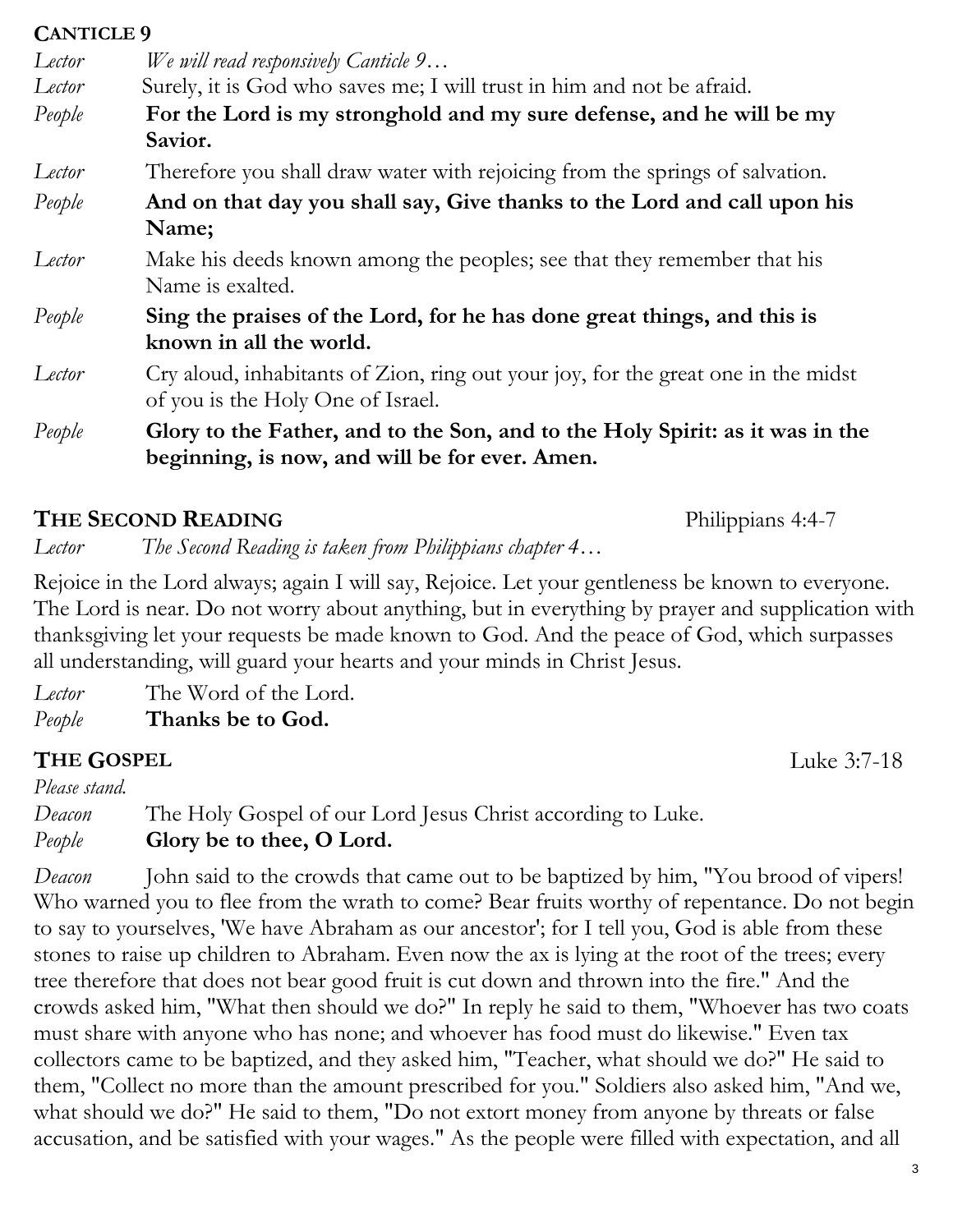were questioning in their hearts concerning John, whether he might be the Messiah, John answered all of them by saying, "I baptize you with water; but one who is more powerful than I is coming; I am not worthy to untie the thong of his sandals. He will baptize you with the Holy Spirit and fire. His winnowing fork is in his hand, to clear his threshing floor and to gather the wheat into his granary; but the chaff he will burn with unquenchable fire." So, with many other exhortations, he proclaimed the good news to the people.

*Deacon* The Gospel of the Lord. *People* **Praise be to thee, O Christ.**

**SERMON** The Rev. Whitney Burton

*Please be seated.*

#### **NICENE CREED** *Please stand.*

*People* **We believe in one God, the Father, the Almighty, maker of heaven and earth, of all that is, seen and unseen. We believe in one Lord, Jesus Christ, the only Son of God, eternally begotten of the Father, God from God, Light from Light, true God from true God, begotten, not made, of one Being with the Father. Through him all things were made. For us and for our salvation he came down from heaven: by the power of the Holy Spirit he became incarnate from the Virgin Mary, and was made man. For our sake he was crucified under Pontius Pilate; he suffered death and was buried. On the third day he rose again in accordance with the Scriptures; he ascended into heaven and is seated at the right hand of the Father. He will come again in glory to judge the living and the dead, and his kingdom will have no end. We believe in the Holy Spirit, the Lord, the giver of life, who proceeds from the Father and the Son. With the Father and the Son he is worshiped and glorified. He has spoken through the Prophets. We believe in one holy catholic and apostolic Church. We acknowledge one baptism for the forgiveness of sins. We look for the resurrection of the dead, and the life of the world to come. AMEN. PRAYERS OF THE PEOPLE** 

*Please sit, stand, or kneel, as you prefer.*

*Deacon* Let us pray for the whole state of Christ's Church and the world.

*Lector* Almighty and everliving God, who in thy holy Word hast taught us to make prayers, and supplications, and to give thanks for all humanity receive these our prayers which we offer unto thy divine Majesty, beseeching thee to inspire continually the Universal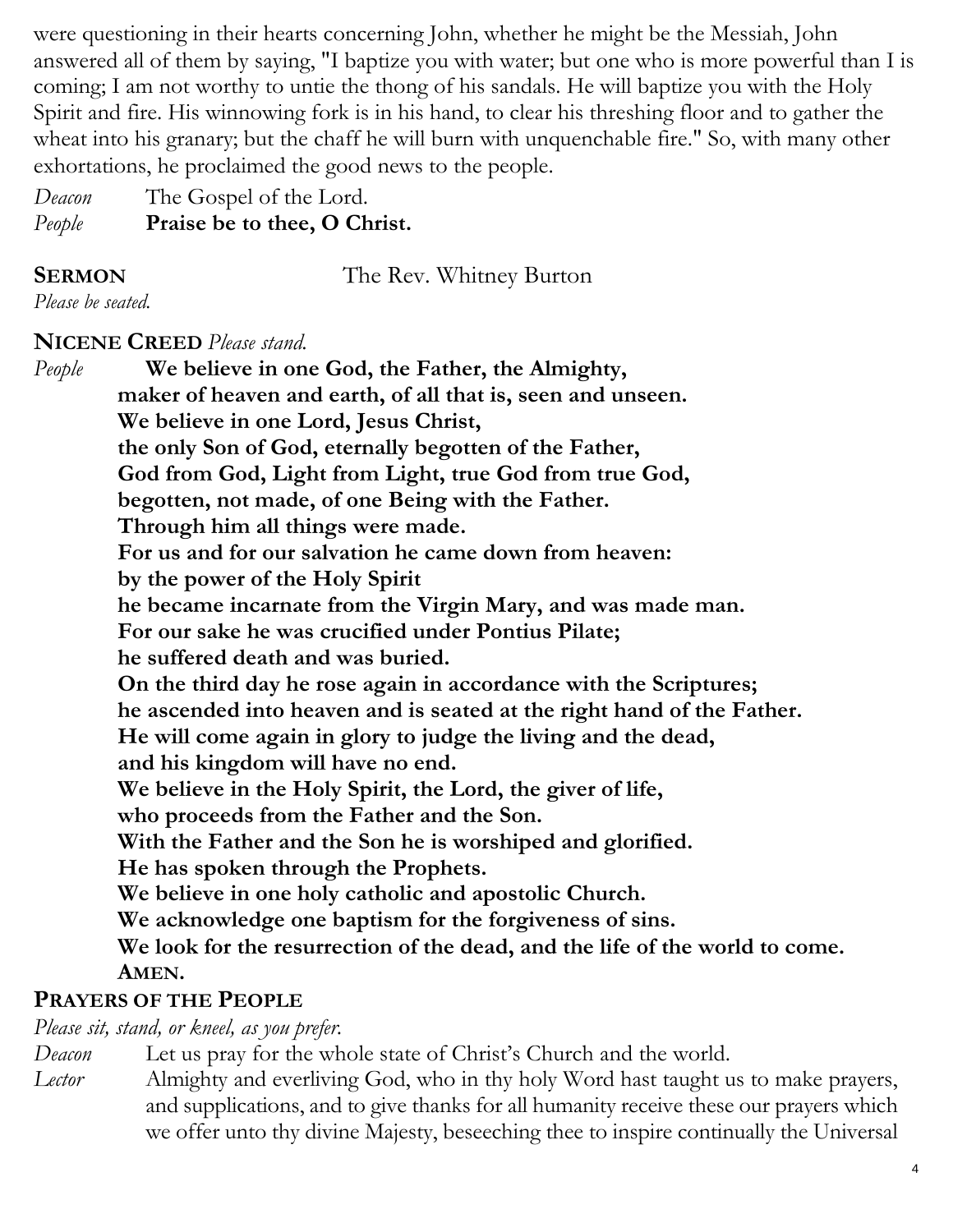Church with the spirit of truth, unity, and concord; and grant that all those who do confess thy holy Name may agree in the truth of thy holy Word, and live in unity and godly love. God of Light and Life,

### *People* **We pray to you.**

*Lector* Give grace, O heavenly Father, to all bishops, especially to Michael, our Presiding Bishop; Dabney, our Bishop; Barry and Michael, our Assisting Bishops; Whitney, our Rector; Cindy, our Deacon; to our companion diocese of the Dominican Republic; to these Episcopal Churches in our Diocese; St. Michael and All Angels, Sanibel; St. Monica's, Naples; St. Nathaniel's, North Port; St. Paul's, Naples; St. Paul's Wesley Chapel, St. Peter's Cathedral, St. Petersburg; St. Peter's, Plant City, Clearwater Deanery Collaboration Partners; and to all priests, deacons, and the laity in their ministry; that they may, both by their life and doctrine, set forth thy true and lively Word, and rightly and duly administer thy holy Sacraments. God of Light and Life,

#### *People* **We pray to you.**

*Lector* And to all thy people give thy heavenly grace, and especially to this congregation here present; that, with meek heart and due reverence, they may hear and receive thy holy Word, truly serving thee in holiness and righteousness all the days of their life. God of Light and Life,

#### *People* **We pray to you.**

*Lector* We beseech thee also so to rule the hearts of those who bear the authority of government in this and every land, especially our elected leaders, that they may be led to wise decisions and right actions for the welfare and peace of the world. We pray that all God's children, especially those in the Middle East, might live in the hope of the world peace for which we are created. God of Light and Life,

#### *People* **We pray to you.**

*Lector* And we most humbly beseech thee, of thy goodness, O Lord, to comfort and succor [*Add handwritten names from notebook*] and all those who, in this transitory life, are in trouble, sorrow, need, sickness, or any other adversity, especially those listed in the weekly news who have asked for our prayers. I now invite you to pray for others by name, aloud or in your hearts. [*Leave time…*] God of Light and Life,

#### *People* **We pray to you.**

*Lector* Open, O Lord, the eyes of all people to behold thy gracious hand in all thy works, that, rejoicing in thy whole creation, they may honor thee with their substance, and be faithful stewards of thy bounty. We give thanks for the flowers given to the Glory of God, and for all the blessings of this life, especially the birthdays this coming week of for Noel Powell, Judy Ratliff, Elena Goletz, Christine McLaughlin, Liz Hopwood, and Llora Wonder and the anniversaries of Wayne & Jane Morris, Marc & Cathy Jacobson, God of Light and Life,

#### *People* **We pray to you.**

*Lector* And we also bless thy holy Name for all thy servants departed this life in thy faith and fear, [*especially… add names from notebook*]. Please add names of those on your heart, silently or aloud. [*Leave time…*] We beseech thee to grant them continual growth in thy love and service; and to grant us grace so to follow the good examples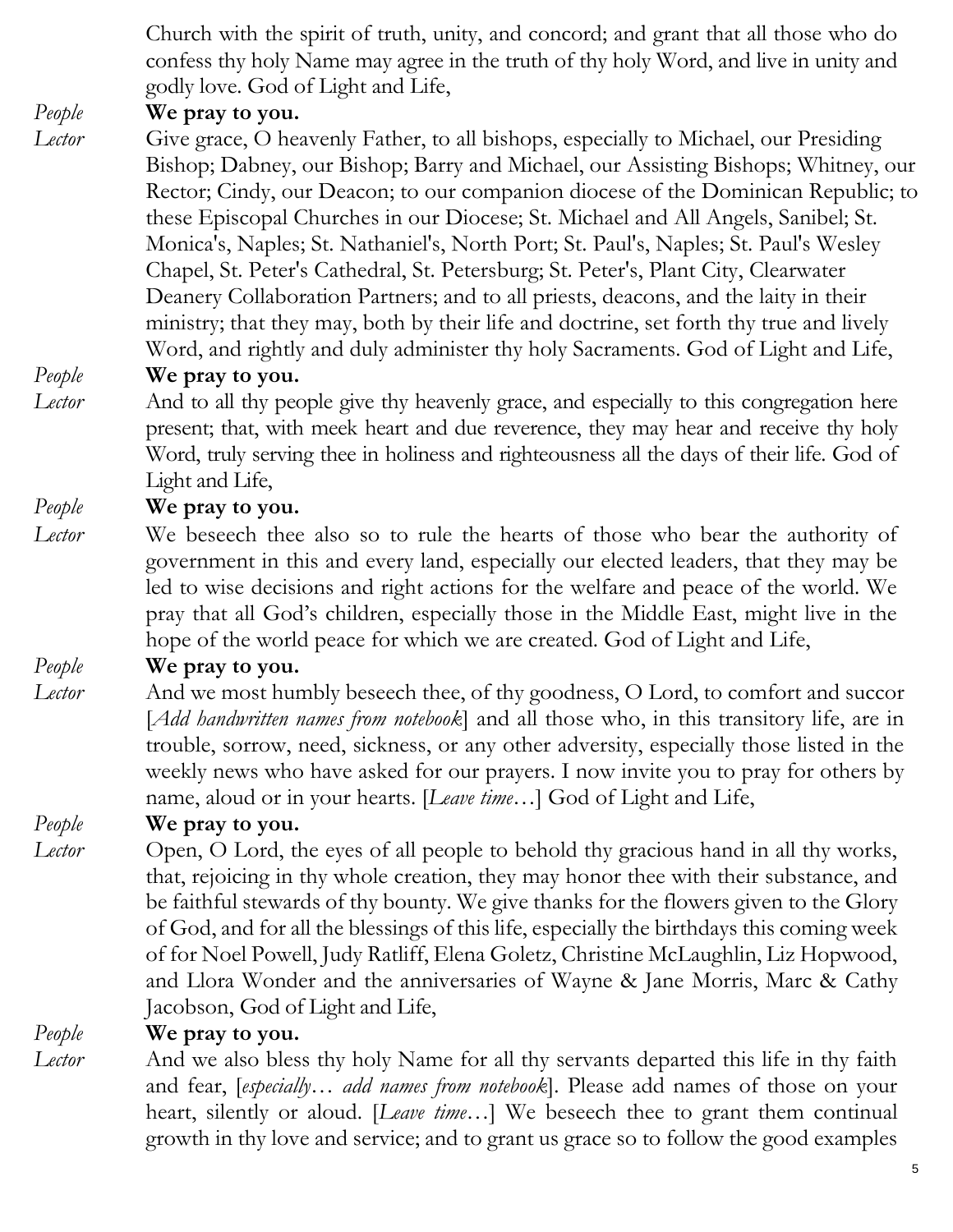of all thy saints, that with them we may be partakers of thy heavenly kingdom. God of Light and Life,

*People* **We pray to you.**

*Lector* Grant these our prayers, O Father, for Jesus Christ's sake, our only Mediator and Advocate.

*The Celebrant adds a concluding collect. People* **AMEN.**

### **CONFESSION AND ABSOLUTION**

*Please kneel or stand.*

- *Deacon* Let us humbly confess our sins unto Almighty God. [*Silence is kept.*] Most merciful God,
- *People* **We confess that we have sinned against thee in thought, word, and deed, by what we have done, and by what we have left undone. We have not loved thee with our whole heart; we have not loved our neighbors as ourselves. We are truly sorry and we humbly repent. For the sake of thy Son Jesus Christ, have mercy on us and forgive us; that we may delight in thy will, and walk in thy ways, to the glory of thy Name. Amen.**
- *Celebrant* Almighty God, our heavenly Father, who of his great mercy hath promised forgiveness of sins to all those who with hearty repentance and true faith turn unto him, have mercy upon you, pardon and deliver you from all your sins, confirm and strengthen you in all goodness, and bring you to everlasting life; through Jesus Christ our Lord.
- *People* **Amen.**

## **THE GREETING OF PEACE**

*Please stand. Celebrant* The peace of the Lord be always with you. *People* **And with thy spirit.**

## **THE HOLY COMMUNION**

## **OFFERTORY SENTENCE**

*Please be seated.*

#### **PRESENTATION OF THE OFFERINGS**

- *Deacon* As we receive these gifts, we acknowledge
- *People* **All things come from thee, O Lord and of thine own have we given thee.**

#### **THE GREAT THANKSGIVING:** Eucharistic Prayer II

- *Celebrant* The Lord be with you.
- *People* **And with thy spirit.**
- *Celebrant* Lift up your hearts.
- *People* **We lift them up unto the Lord.**
- *Celebrant* Let us give thanks unto our Lord God.
- *People* **It is meet and right so to do.**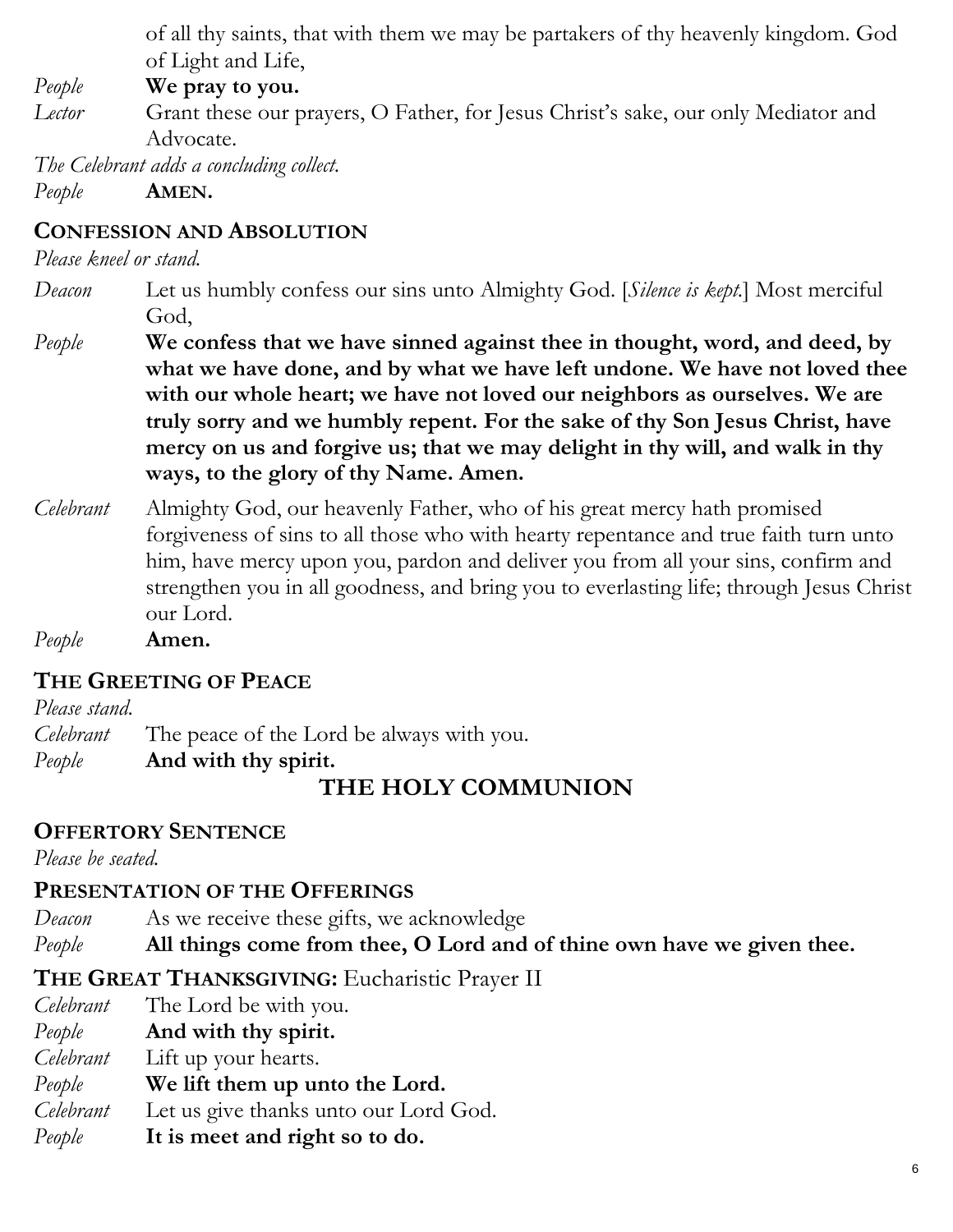*Celebrant* It is very meet, right, and our bounden duty, that we should at all times, and in all places, give thanks unto thee, O Lord, holy Father, almighty, everlasting God, Creator of the light and source of life, who hast made us in thine image, and called us to new life in Jesus Christ our Lord. Therefore, with Angels and Archangels, and with all the company of heaven, we laud and magnify thy glorious Name; evermore praising thee, and saying,

*People* **Holy, holy, holy, Lord God of Hosts: Heaven and earth are full of thy glory. Glory be to thee, O Lord Most High.** 

**Blessed is he that cometh in the name of the Lord. Hosanna in the highest.**

#### *Please kneel or stand, as you choose.*

*Celebrant* All glory be to thee, O Lord our God, for that thou didst create heaven and earth, and didst make us in thine own image; and, of thy tender mercy, didst give thine only Son Jesus Christ to take our nature upon him, and to suffer death upon the cross for our redemption. He made there a full and perfect sacrifice for the whole world; and did institute, and in his holy Gospel command us to continue, a perpetual memory of that his precious death and sacrifice, until his coming again.

For in the night in which he was betrayed, he took bread; and when he had given thanks to thee, he broke it, and gave it to his disciples, saying, "Take, eat, this is my Body, which is given for you. Do this in remembrance of me."

Likewise, after supper, he took the cup; and when he had given thanks, he gave it to them, saying, "Drink this, all of you; for this is my Blood of the New Covenant, which is shed for you, and for many, for the remission of sins. Do this, as oft as ye shall drink it, in remembrance of me."

Wherefore, O Lord and heavenly Father, we thy people do celebrate and make, with these thy holy gifts which we now offer unto thee, the memorial thy Son hath commanded us to make; having in remembrance his blessed passion and precious death, his mighty resurrection and glorious ascension; and looking for his coming again with power and great glory. And we most humbly beseech thee, O merciful Father, to hear us, and, with thy Word and Holy Spirit, to bless and sanctify these gifts of bread and wine, that they may be unto us the Body and Blood of thy dearly-beloved Son Jesus Christ.

*Celebrant and People* **And we earnestly desire thy fatherly goodness to accept this our sacrifice of praise and thanksgiving, whereby we offer and present unto thee, O Lord, our selves, our souls and bodies. Grant, we beseech thee, that all who partake of this Holy Communion may worthily receive the most precious Body and Blood of thy Son Jesus Christ, and be filled with thy grace and heavenly benediction; and also that we and all thy whole Church may be made one body with him, that he may dwell in us, and we in him; through the same Jesus Christ our Lord;** 

*Celebrant* By whom, and with whom, and in whom, in the unity of the Holy Ghost all honor and glory be unto thee, O Father Almighty, world without end.

*People* **AMEN.**

## **THE LORD'S PRAYER**

*Celebrant* And now, as our Savior Christ hath taught us, we are bold to say,